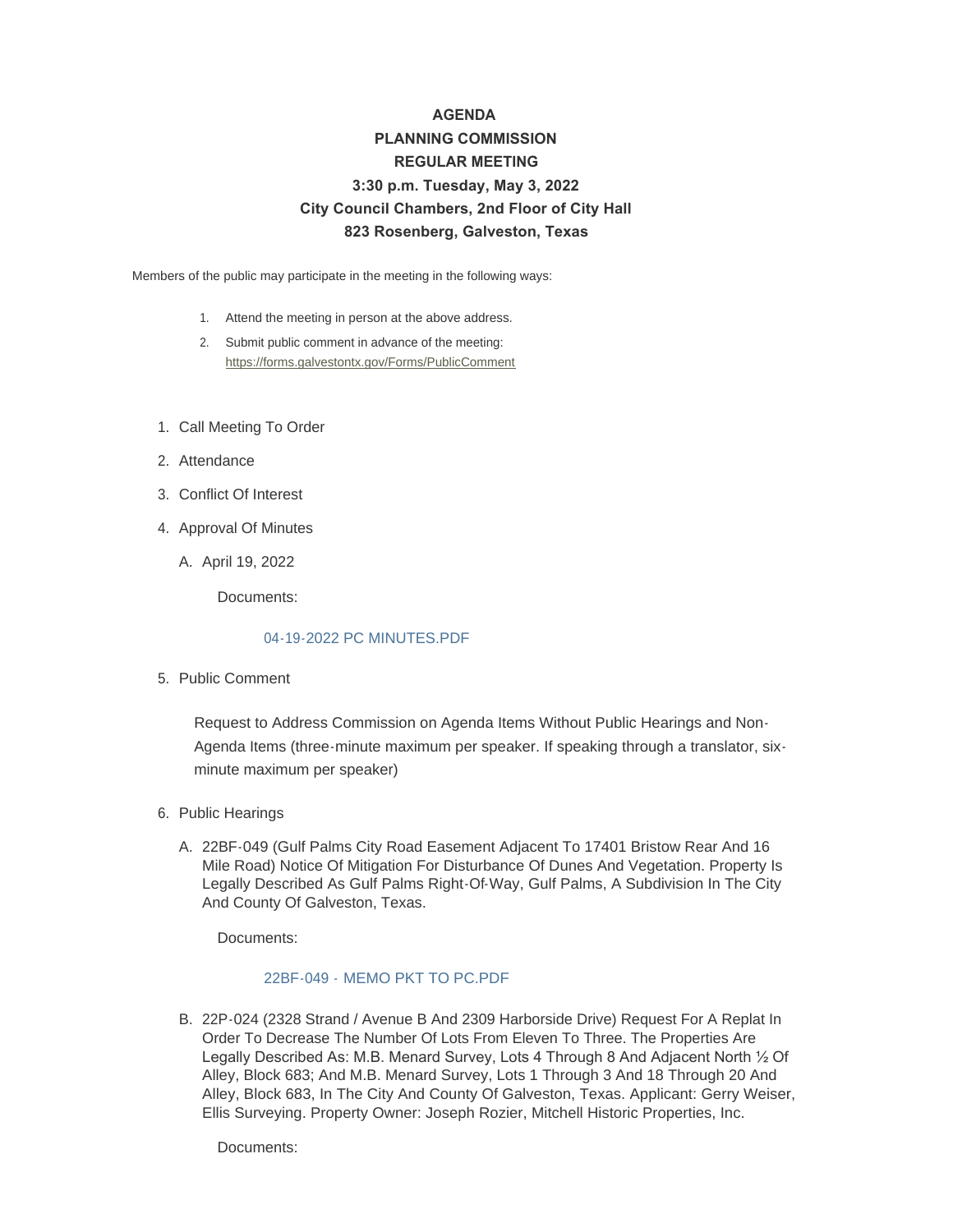- 7. Old Business And Associated Public Hearings
	- A. CHANGE OF ZONING
	- 22P-021 (1502, 1504, 1505, 1506, 1507, 1510, 1512, 1514, 1515, 1521, 1602, 1606, 1. 1608, 1609, 1611, 1613, 1615, 1616, 1619, 1620, 1621, 1624, 1628, 1701, 6802, 6807, 6808, 6809, 6814, 6815, 6827, 6828 Driftwood Ln; 1501, 1504 Bayou Homes Dr; And 6500, 6510, 6520 Bayou Front Dr) Request For A Change Of Zoning In Order To Designate A Portion Of The Driftwood Neighborhood As A Restricted Residential, Single-Family (R-0) Zoning District. Properties Are Legally Described As East ½ Of Lots 7 And 8 (7-3), West ½ Of Lots 7 & 8 & North-West Part Of Lot 9 (7-2), West ½ Of Lots 24 Thru 26 (24-1), Part Of Lot 96 (96-2), Trimble & Lindsey, Section 1, Lots 3 & Part Of 2 & 4, Sproule Addition, Part Of Lot 96 (96-5), Trimble & Lindsey, Section 1 & Part Of Lot 5 All Of Lot 6, Sproule Addition, Part Of Lot

Documents:

## [22P-021 STF RPT PKT.PDF](https://www.galvestontx.gov/AgendaCenter/ViewFile/Item/14161?fileID=32817)

- B. LICENSE TO USE
- 22P-007 (Adjacent To 828 Postoffice / Avenue E) Request For A Permanent License To 1. Place Landscape Planter Walls, ADA Ramp/Egress Stair, Light Fixtures, And Parking Garage Foundation In The City Street Right-Of-Way. Adjacent Properties Are Legally Described As Lots 9 – 13, And Part Of Lot 9 And South Half Of Adjacent Alley, Block 488; And The North 95 Feet Of Lot 1 (1-1), South 25 Feet Of Lot 1 (1-2), And Lots 2 Through 7, Block 428, In The City And County Of Galveston, Texas. Adjacent Property Owner: Shriners Hospital For Children Applicant: Kirksey Architecture, C/O Rick De La Cruz Easement Holder: City Of Galveston

Documents:

## 22P-007 - MEMO - [4TH DEFERRAL REQUEST.PDF](https://www.galvestontx.gov/AgendaCenter/ViewFile/Item/14162?fileID=32818)

- 8. New Business And Associated Public Hearings
	- A. BEACHFRONT CONSTRUCTION CERTIFICATE/DUNE PROTECTION PERMITS
	- 22P-025 (22427 Kennedy Drive) Request For Beachfront Construction Certificate And 1. Dune Protection Permit To Include Retroactive Approval For Replacement Of A Staircase And Exemption For Construction Activities Within The Dune Conservation Area For Repairs To An Elevated Deck. Property Is Legally Described As Lot 36, Sea Isle Section 23, In The City And County Of Galveston, Texas. Applicant: Jaziel Lozano Property Owner: Tracy Calabrese

Documents:

## [22P-025 - STF PKT 22427 KENNEDY.PDF](https://www.galvestontx.gov/AgendaCenter/ViewFile/Item/14177?fileID=32867)

2. 22P-027 (11363 Beachside Drive) Request For Beachfront Construction Certificate And Dune Protection Permit To Include Proposed Construction Of A Single-Family Dwelling With A Fibercrete Driveway And Footer. Property Is Legally Described As Lot 635 Beachside Village, Section 6, 0.26 Acres, In The City And County Of Galveston, Texas. Applicant: Kevin Peterson Property Owner: Debbie Walcott

Documents: